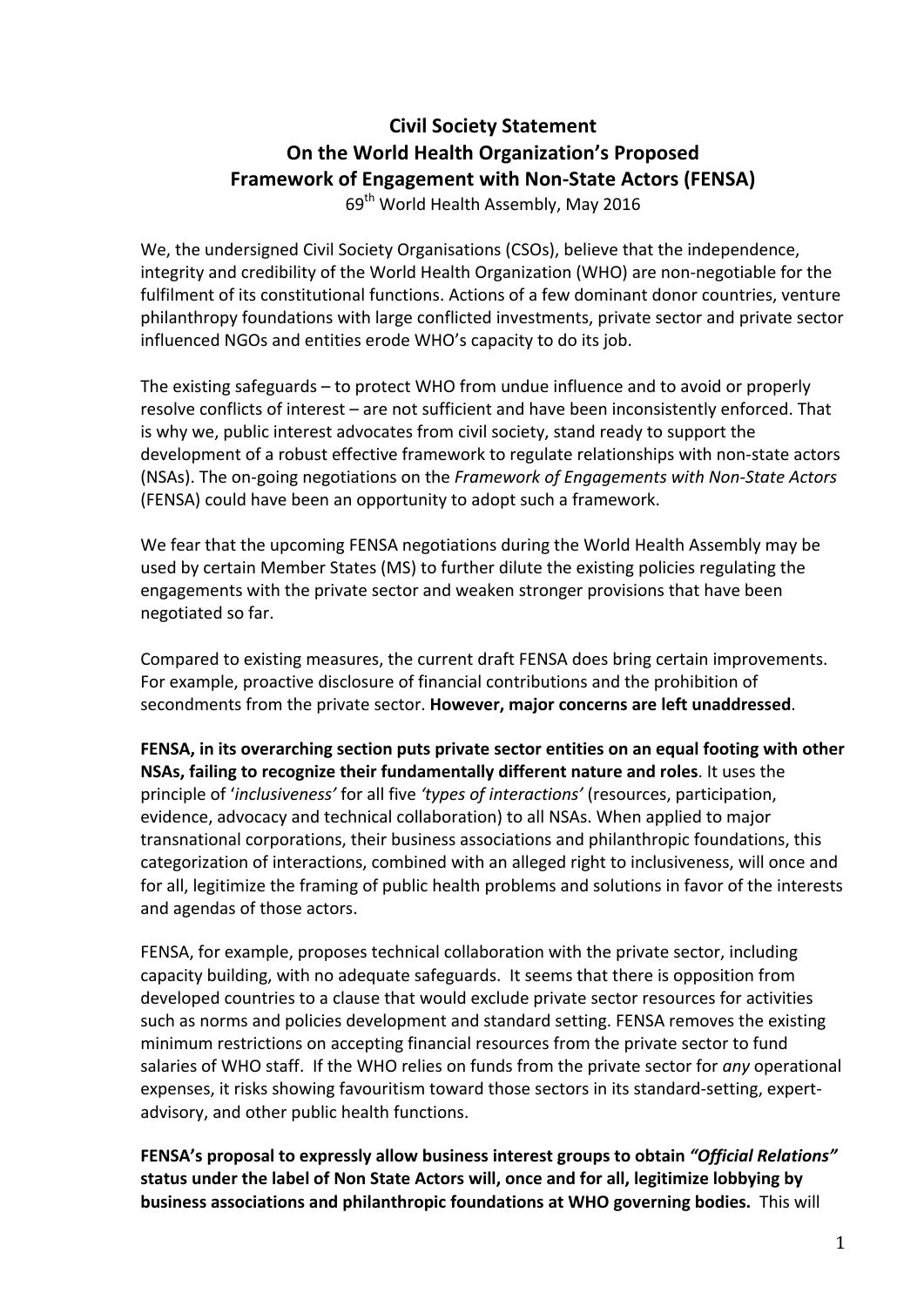normalise the inclusion of business agendas into public health decision-making. This seems in direct contradiction with FENSA's stated principles that any engagement must "protect *WHO* from any undue influence, in particular on processes in setting and applying polices, norms and standards"; and "not compromise WHO's integrity, independence, credibility and *reputation."* 

Member States have so far failed to rectify FENSA's **flawed definitions and conceptualization of conflicts of interest.** Thus FENSA ignores the prime purpose of institutional conflict of interest policies that is to ensure that "an institution's own *financial interest"* and those of its senior officials do not "pose risks to the integrity of the *institution's primary interests and missions.*" FENSA blurs the distinction between a conflict of interest which is within an actor or institution, with "conflicting or diverging *interests" between* actors. The issue of conflicting interests is, of course, important. But it has to be dealt with through robust risk assessment measures and political debate. Had the correct conceptualization of conflicts of interest been applied throughout the entire FENSA process the document would have taken a different form.

We fear that FENSA's poor conceptualization of conflicts of interest will be transferred to and felt at national level and that it will be used to redefine national rules, undermining any chance of effective safeguards.

Some Member States that resist the development of strict conflict of interest rules for WHO have developed relatively strict conflict of interest policies, e.g. to prevent industry from unduly influencing regulators and elected officials in their own jurisdictions. For example, OECD Member States who have committed to follow the *OECD Guidelines for Managing Conflict of Interest in the Public Service* at the domestic level, are now obstructing the development of a WHO comprehensive conflict of interest policy. Similarly, the UK National *Institute for Health and Care Excellence* (NICE) prohibits involvement of any experts from the private sector, yet the UK delegation resists inclusion of such a provision in FENSA. Canada's Federal Government prohibits financial contributions by corporations to political parties and limits the amount of contributions by individuals. Member States must shed such double **standards.**

Finally, we note that, referring to the 2030 Agenda for Sustainable Development, at the last minute some Member States inserted into the draft Resolution and the FENSA document. references to "multi-stakeholder partnerships". Yet the entire FENSA fails to address how WHO should appropriately approach public-private hybrid entities, that undoubtedly create avenues for undue influence on policy-making. The OECD Guidelines have highlighted publicprivate partnerships, sponsorships and lobbying as particular "at risk areas" for conflicts of interest.

We call on Member States to:

- **Not approve a faulty FENSA at WHA:** this process will define the role of our highest global authority in public health for years to come and needs to be done correctly.
- Evaluate the process, re-open transparent debate, clarify concepts, obtain missing evidence, including from WHO civil servants and public interest advocates, and do an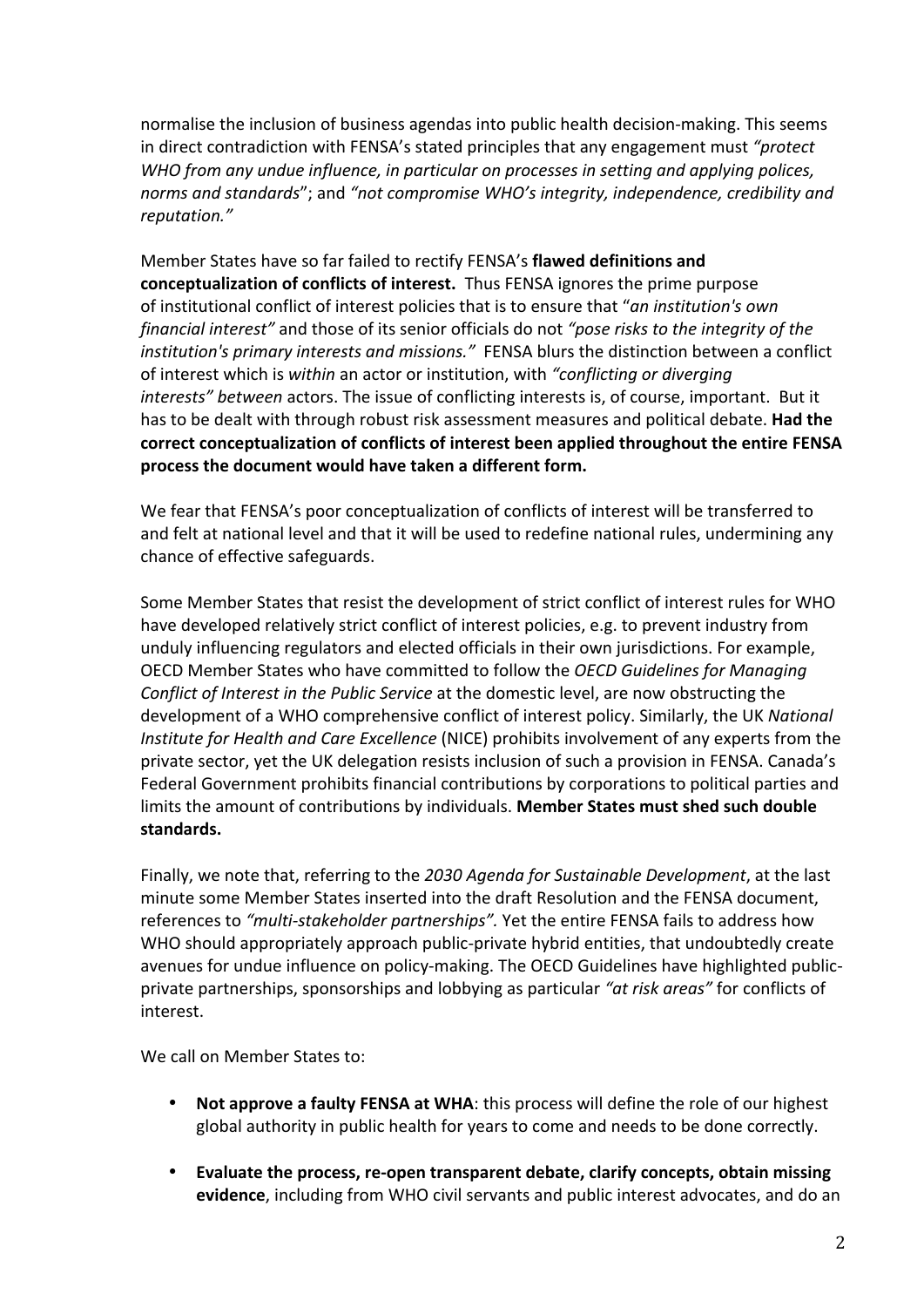in-depth review of the adequacy of existing relevant WHO policies. WHO must emerge from this process as an agency able to fulfill its mandate.

- **Stop developing FENSA under contradictory objectives:** both as an instrument to attract voluntary financial resources for WHO and, at the same time, as a safeguard to protect its mandate. It can't be done. If WHO is to fulfill its constitutional mandate. Member States must find other financial solutions: lift the freeze on assessed contributions and increase their levels of funding. This would end WHO's dependency on voluntary, often earmarked and volatile contributions. It would resolve the most important  $-$  financial  $-$  institutional conflict of interest of WHO and at the same time prevent wasting resources on implementing an ill-conceived FENSA.
- **Strengthen rather than weaken the safeguards against undue influence from the private sector:** at the very least, FENSA should not dilute the existing WHO safeguards contained in policies regulating WHO's relations with NGOs and the private sector. FENSA should acknowledge the especially high risks posed by inappropriate interaction with food, beverage, baby food, alcohol, pharmaceutical, medical technology, and tobacco industries in all WHO work.
- Strengthen these safeguards by developing a comprehensive and effective conflict **of interest policy**: if conflicts of interest had been effectively addressed, some of the recent public health emergencies would have been dealt with more efficiently, moreover also saving public resources.
- Fully protect WHO from the undue influence of venture philanthropy and corporate **funding:** WHO should be fully funded by Member States. In addition, FENSA should set out clear rules regarding acceptance of cash or in-kind contributions from these NSAs, recognizing that such forms of funding to WHO risk unduly affecting WHO's integrity, independence and effectiveness in fulfilling its mandate.
- **Protect the integrity of Official Relations:** ensure that the Official Relations policy is adequately discussed after this WHA so that it becomes a safeguard against undue influence, not a wide open lobby channel to influence the work of WHO governing bodies.

This statement is endorsed by organisations listed on the next page